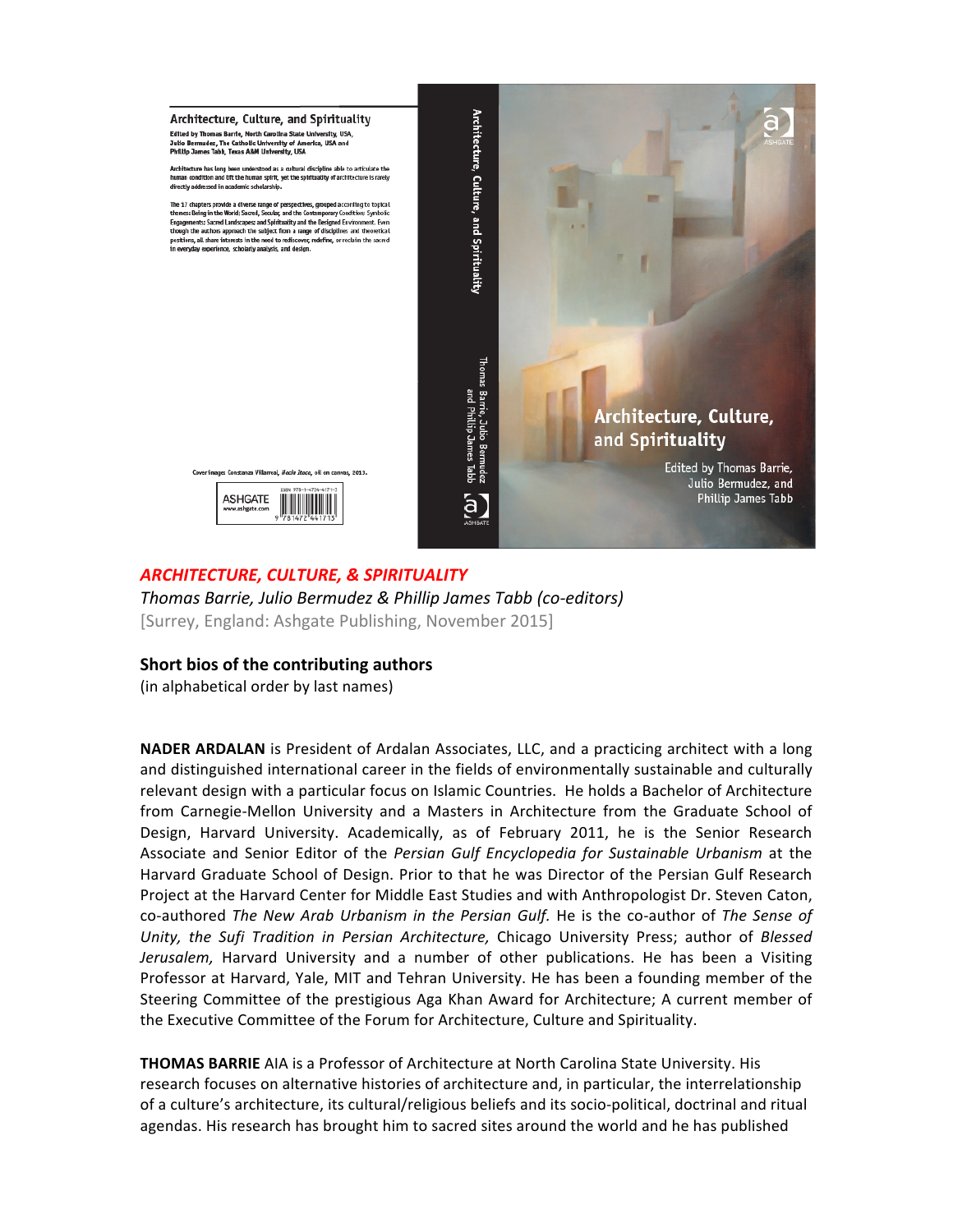numerous articles and lectured extensively on his subject area. He is the author of The Sacred In-Between: The Mediating Roles of Architecture (Routledge, 2010) and Spiritual Path, Sacred Place: Myth Ritual and Meaning in Architecture (Shambhala, 1996).

**MICHAEL BENEDIKT** is the Director of the Center for American Architecture and Design (CAAD) at the University of Texas at Austin, where he holds the Hal Box Chair in Urbanism and teaches design studio and architectural theory. He is a graduate of the University of the Witwatersrand in South Africa and of Yale University. Although he has run a small architectural practice (mainly residential), he is best known for his teaching and writing. His books include *For an Architecture of Reality* (1987), *Deconstructing the Kimbell* (1991), *Cyberspace: First Steps* (1991), *Value* (1997) and Value 2 (1998), Shelter: The 2000 Raoul Wallenberg Lecture (2001), God Is the Good We Do: *Theology of Theopraxy* (2007), and *God, Creativity, and Evolution: The Argument from Design(ers)* (2008). He is Executive Editor of the book series *CENTER: Architecture and Design in* America, with recent volumes such as *On Landscape Urbanism* (2007), *Latitudes: Architecture in the Americas* (2012), and *Space + Psyche* (in press). He has lectured widely on design theory, the esthetic of ethics, phenomenology, economic philosophy, and the future of architecture, all of which, in his own mind, are "one thing." In 2004, he was named a Distinguished Professor by the Association of Collegiate Schools of Architecture (ACSA).

**JULIO BERMUDEZ** is an Associate Professor at the Catholic University of America School of Architecture and Planning where he directs the Sacred Space and Cultural Studies graduate concentration. He holds a Master of Architecture and a Ph.D. in Education degrees from the University of Minnesota. His expertise covers architectural phenomenology and the relationship between architecture, culture and spirituality. Bermudez has widely lectured, led symposia, and published in these areas. His current research includes a fMRI study of architecturally induced contemplative states and a large survey on profound experiences of place. His book "Transcending Architecture" published by CUA Press was released in Winter 2015. He cofounded the Forum for Architecture, Culture and Spirituality in 2007. Bermudez has received many recognitions including the 1998 AIA Education Honors Award, the 2004-05 ACSA Creative Achievement Award, the 2005 Premio Trayectoria Creativa Arturo Montagu (by SIGraDI, Latin America), and the 2010 Sasada Award (by CAADRIA, Asia).

Dr. **HYEJUNG CHANG**'s scholarly interests lie in design theory and practice that promote shared values for healthy communities and human well-being. Her research centers on aesthetics, environmental ethics and the culture and value of urban landscapes and place-making, sacred landscapes - all in relation to environmental sustainability. Dr. Chang is currently an Assistant Professor of the Department of Landscape Architecture at Clemson University and teaches undergraduate and graduate design studios as well as seminar courses such as Master's Thesis Project, Key Issues in Landscape Architecture, Research Methods, and Introduction to Landscape Architecture.

**PREM CHANDAVARKAR** is the managing partner of CnT Architects: an architectural practice based in Bangalore, India. CnT has produced award-winning and published work throughout a history that stretches back across generations to being Bangalore's first architectural firm. Prem is a former Executive Director of Srishti School of Art Design & Technology in Bangalore. He is an academic advisor and guest faculty at Indian and international architecture colleges. Besides his design practice at CnT, he writes and lectures on architecture, urbanism, art, cultural studies and education.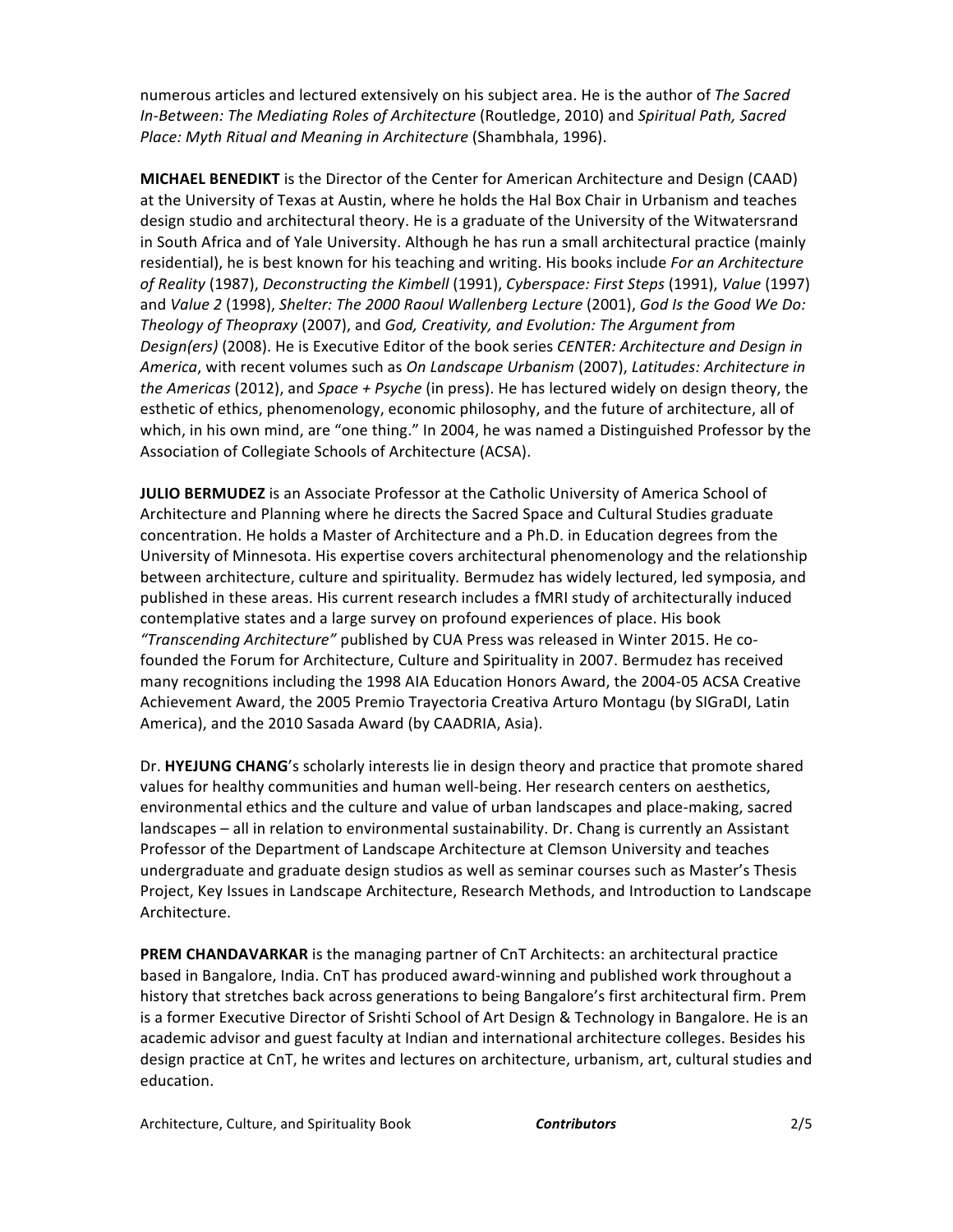Dr. MICHAEL J. CROSBIE is the editor of *Faith & Form* magazine, the Interfaith Journal on Religion, Art, and Architecture, and writes and lectures extensively on the topic. He is Associate Dean of the College of Engineering, Technology, and Architecture, Chair of the Department of Architecture, and Professor of Architecture at the University of Hartford. He is a member of the College of Fellows of the American Institute of Architects, and a recipient of the Edward S. Frey Memorial Award in recognition of his contributions made to religion, art, and architecture, bestowed by the Interfaith Forum on Religion, Art, and Architecture, and the AIA. He is also an active member of the Forum for Architecture, Culture, and Spirituality.

ANAT GEVA, Ph.D., architect (registered in Israel, Associate of AIA), is a Professor in the Department of Architecture at Texas A&M University. She teaches architectural design studios, and classes on sacred architecture, history of building technology, and introduction to historic preservation. She is a Faculty Fellow of the University's Center of Heritage Conservation and the Religious Studies Program. She is the current President of SESAH and serves on the executive committee of ACS. Dr. Geva's book Frank Lloyd Wright's Sacred Architecture: Faith, Form, and Building Technology was published last October by Routledge. She is a co-editor of the journal Preservation Education and Research. Additionally, she has published and presented articles in the areas of sacred architecture, historic preservation, and history of building technology. She is a recipient of several awards and research grants including the prestigious James Marston Fitch National Award for innovative research in historic preservation.

RUMIKO HANDA, Professor of Architecture, University of Nebraska-Lincoln, has a B.Arch. from the University of Tokyo and a M.Arch., M.S.Arch., and Ph.D. from the University of Pennsylvania. She received the American Institute of Architecture Students' 2002 National Educator Honor Award and grants from the Graham Foundation for Advanced Studies in the Fine Arts, the Huntington Library, the University of Michigan's Center for Japanese Studies, etc. She has organized and/or chaired conference sessions for the Association of the Collegiate Schools of Architecture, the Society of Architectural Historians, the International Association for the Studies of Traditional Environments, and the Architecture Culture Spirituality Forum. Her articles have appeared in *The Encyclopedia of Twentieth-Century Architecture; Architectura: Elements of Architectural'Style; Transportable'Environments:'Theory,'Context,'Design'and'Technology*;!and! the journals of the Society of Architectural Historians, the Bibliographical Society of America, the Design Research Society, Nexus: Architecture and Mathematics, etc. She co-edited *Conjuring the* Real: The Role of Architecture in Eighteenth-and Nineteenth-Century Fiction.

**LINDSAY JONES** is a Professor in the Department of Comparative Studies and director of the Center for the Study of Religion at The Ohio State University. As a historian of religions (PhD, University of Chicago), he is interested both in the cross-cultural comparison of religious phenomena and in the theories, methods and history of the academic study of religion. His early training in design issues led to continuing interests in sacred architecture and the arrangement of space in all contexts, with special concerns for the peoples, cultures and religions of Mesoamerica. He is author of *Twin City Tales: A Hermeneutical Reassessment of Tula* and *Chichén Itzá* (University Press of Colorado, 1995) and a two-volume study entitled The *Hermeneutics of Sacred Architecture: Experience, Interpretation, Comparison* (Harvard University) Press, 2000). Additionally, he is editor in chief of a revised second edition of Mircea Eliade's 16volume *Encyclopedia of Religion* (Macmillan Reference USA, 2005).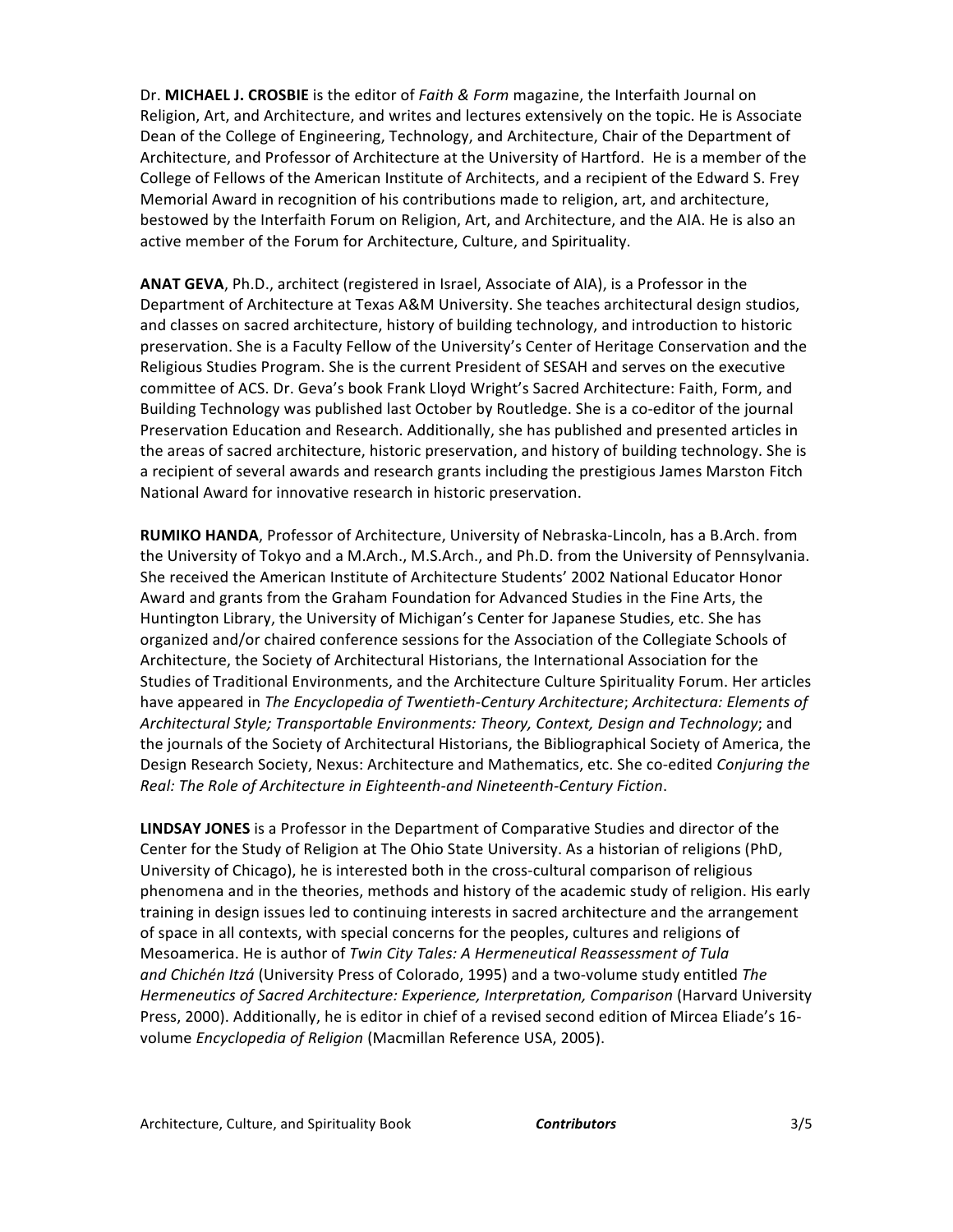REBECCA KRINKE is Professor of Landscape Architecture at the University of Minnesota. She holds degrees in art and design and has a multidisciplinary practice that works across sculpture, installations, public art, site works, and social practice. In broad terms, all of her work deals with issues related to place and emotion. Krinke disseminates her work through permanent and temporary public works and gallery shows. She is co-convener of the international artistacademic network: *Mapping Spectral Traces* and a member of the UK-based group *PLaCE*, an artist-academic collective for place-based practice and research. Krinke is a frequent guest lecturer and critic; recent presentations include: University of the West of England, Bristol, UK and University of Leeds, UK (2013), University of Ireland/Maynooth and University of Ireland/Galway (2012). Krinke's published works include: *Contemporary Landscapes of Contemplation* (editor and contributor), Routledge, 2005.

A.T. MANN graduated from the Cornell University College of Architecture, and worked for prominent architects in New York City and Rome. He lived in Europe for 28 years and has written 14 books on a variety of subjects, most recently *Sacred Architecture*, *Sacred Landscapes* and *The* Sacred Language of Trees. He lectures and teaches all over the world, and is working on documentary films about the presence of the sacred in the world, and the connection between neuroscience and spirituality. He lives in Hudson, NY.

PHILLIP TABB is Professor of Architecture at Texas A&M University where he is the holder of the Liz and Nelson Mitchell Professor of Residential Design. He served as Head of the Department from 2001-2005, and was Director of the School of Architecture and Construction Management at Washington State University from 1998-2001. He completed a Ph.D. dissertation on The Solar *Village'Archetype:'A'Study'of'English'Village'Form'Applicable'to'Energy'Integrated'Planning' Principles for Satellite Settlements in Temperate Climates* in 1990. Among his publications are *The Greening of Architecture* published by Ashgate in 2014, and *Solar Energy Planning* published by McGraw-Hill in 1984. Tabb is the master plan architect for Serenbe Community - a sacred and sustainable community being realized near Atlanta, Georgia. He received his Bachelor of Science in Architecture from the University of Cincinnati, Master of Architecture from the University of Colorado, and Ph.D. from the Architectural Association in London. Dr. Tabb is a practicing urban designer and licensed architect, and holds a NCARB Certificate.

RANDALL TEAL is a writer, teacher, painter and designer. His pedagogical and research interests are in design fundamentals and architectural theory with a significant influence from Continental thought. His writing focuses primarily on understanding and promoting situated dialogue between creative processes and the built environment.

PAUL TESAR studied architecture at the T.U. Wien (Dipl.Ing. 1968). He was awarded a Fulbright Grant to study at the University of Washington in Seattle (M.Arch. 1971). Before joining the faculty at North Carolina State University in 1975, he held teaching appointments at the T.U. Wien and at RPI. His scholarship centers on Aesthetics, Theory, and Vernacular Architecture. He has numerous publications to his credit and has lectured, taught, and served as a studio critic in architecture schools in the U.S. and abroad. His dissertation (PhD, T.U. Wien 1992) examines the social phenomenology of Alfred Schütz for its applicability to architectural theory. Paul was named Alumni Distinguished Professor at NC State in 1992 and received the UNC Board of Governors Award for Excellence in Teaching in 2005. He served as Head of the Department of Architecture in 1990/91 and as Director of the School of Architecture in 2007/08